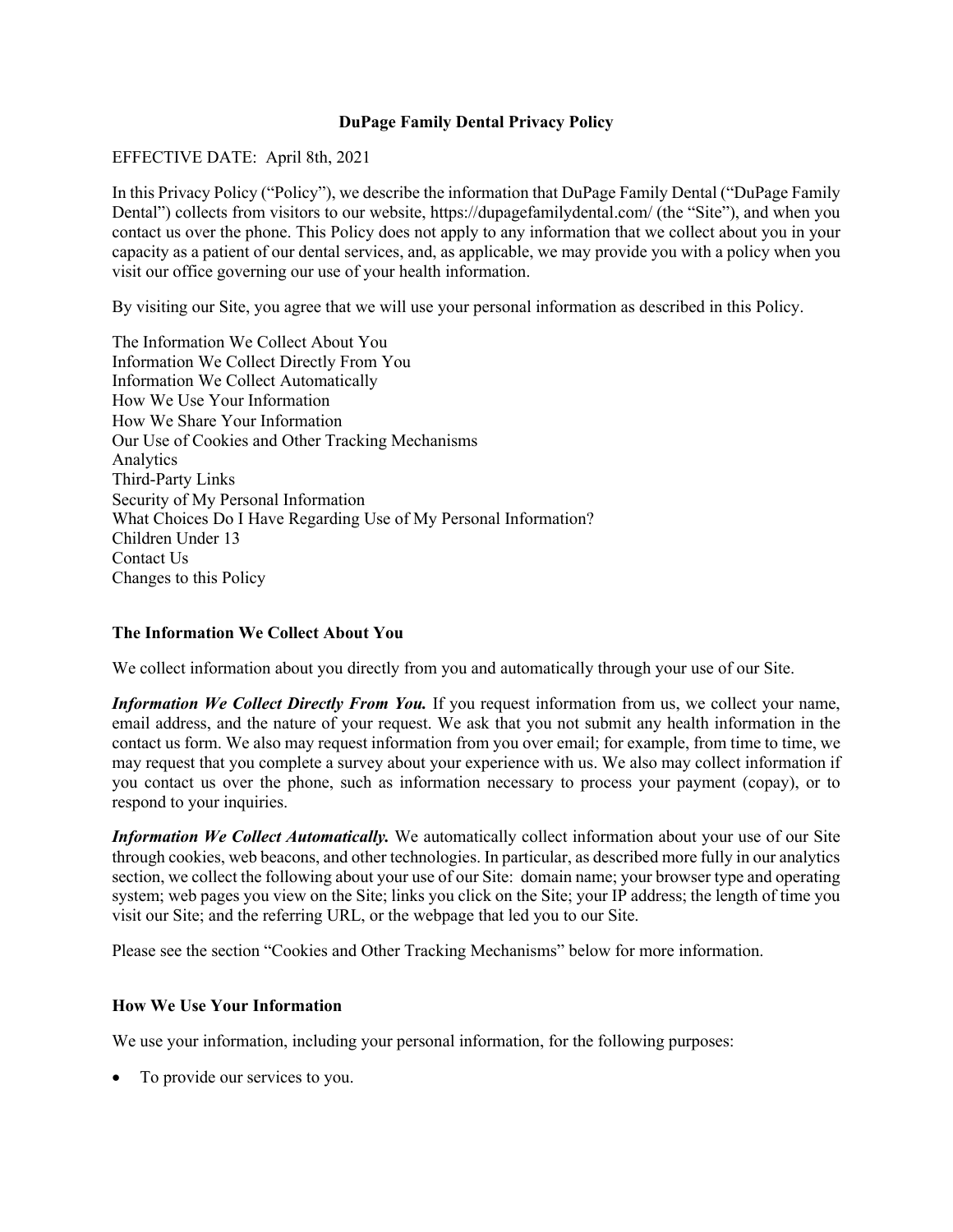- To respond to your inquiries, including for customer service purposes.
- To send you email marketing about our products and services.
- To send you news and newsletters.
- To send you email marketing about products and services of our affiliated entities.
- To send you email marketing about products and services of other entities that we think may be of interest to you.
- To assist us in advertising on third party websites, mobile apps, and other online services, and to evaluate the success of our adverting campaigns through third party channels (including our online targeted advertising and offline promotional campaigns).
- To better understand how users access and use our Site, both on an aggregated and individualized basis. For example, we will evaluate which features of our Site are more (or least) used by users, and we will use this information.
- To administer surveys and questionnaires, such as for market research or patient satisfaction purposes.
- To comply with legal obligations, as part of our general business operations, and for other business administration purposes.
- Where we believe necessary to investigate, prevent or take action regarding illegal activities, suspected fraud, situations involving potential threats to the safety of any person or violations of our Terms of Service or this Privacy Policy.

# **How We Share Your Information**

We may share your information, including personal information, as follows:

- *Service Providers*. We disclose the information we collect from you to service providers, contractors or agents who perform functions on our behalf. These service providers include assisting us with maintaining our website, sending emails, performing analytics, and otherwise maintaining our relationship with you.
- *Affiliates.* We disclose the information we collect from you to our affiliates or subsidiaries. Our affiliates and subsidiaries may use your contact information for their own marketing or analytics purposes.
- *Other Entities*. As noted, this Policy applies only to the information that we collect about you through our website and for customer service purposes (e.g., phone inquiries). To read more about our privacy practices regarding health and medical information under the Health Insurance Portability and Accountability Act ("HIPAA"), please review our HIPAA Notice of Privacy Practices http://gkh.9e7.myftpupload.com/wp-content/uploads/2022/01/Notice\_Of\_Privacy\_Practices.pdf
- In the event of any conflict between our HIPAA Notice of Privacy Practices and this Policy, the terms of our HIPAA Notice of Privacy Practices shall control.

We also disclose information in the following circumstances:

- *Business Transfers.* If (i) we or our affiliates are or may be acquired by, merged with, or invested in by another company, or (ii) if any of our assets are or may be transferred to another company, whether as part of purchase, a bankruptcy or insolvency proceeding or otherwise, we may transfer the information we have collected from you to the other company. As part of the business transfer process, we may share certain of your personal information with lenders, auditors, and third-party advisors, including attorneys and consultants.
- *In Response to Legal Process*. We disclose your information to comply with the law, a judicial proceeding, court order, or other legal process, such as in response to a court order or a subpoena.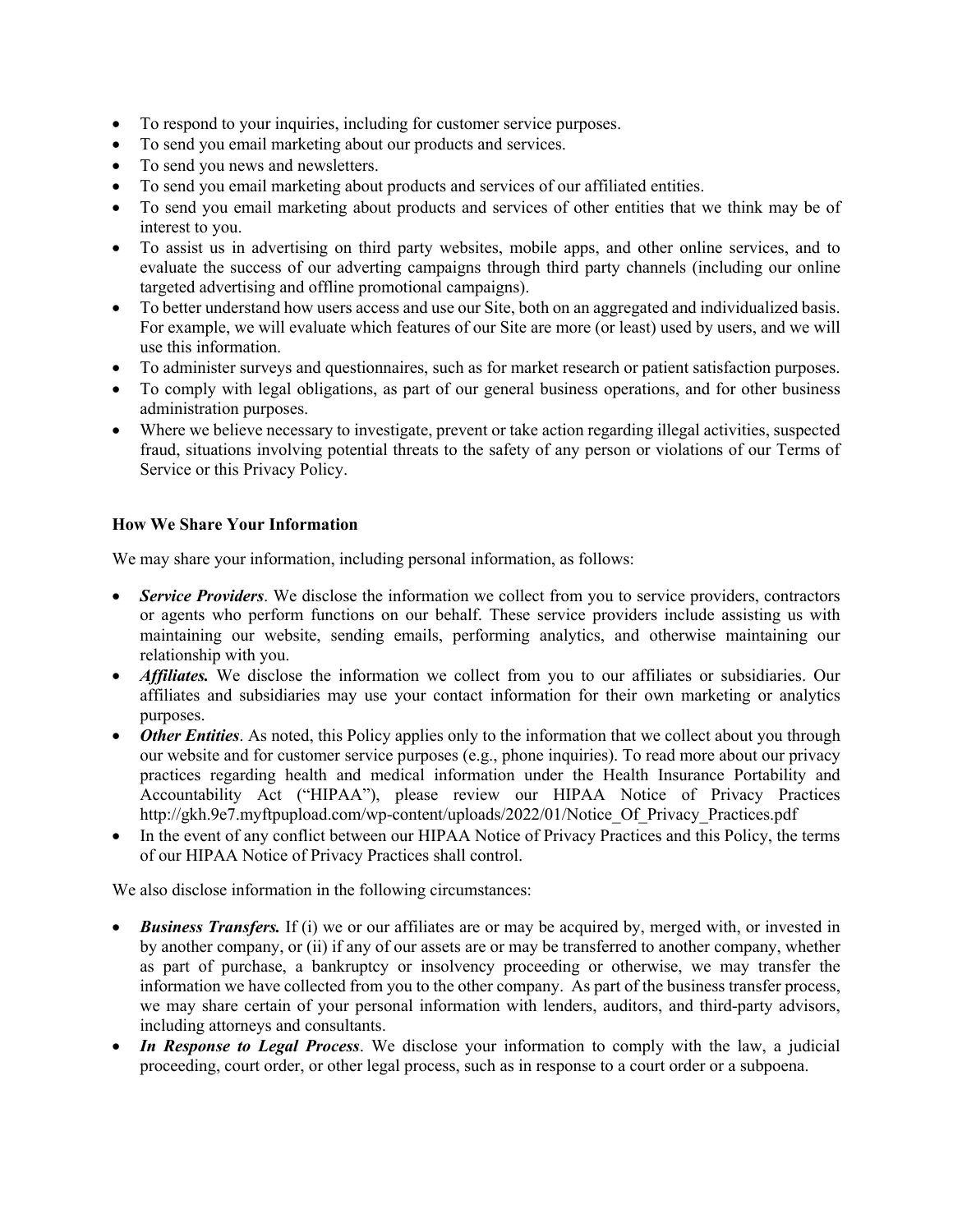- *To Protect Us and Others.* We disclose your information when we believe it is appropriate to do so to investigate, prevent, or take action regarding illegal activities, suspected fraud, situations involving potential threats to the safety of any person, violations of our Terms of Service or this Policy, or as evidence in litigation in which we are involved.
- *Aggregate and De-Identified Information*. We share aggregate, anonymized, or de-identified information about users with third parties for marketing, advertising, research or similar purposes.

### **Our Use of Cookies and Other Tracking Mechanisms**

We and our service providers use cookies and other tracking mechanisms to track information about your use of our Site. We may combine this information with other personal information we collect from you (and our service providers may do so on our behalf).

Cookies. Cookies are alphanumeric identifiers that we transfer to your device's hard drive through your web browser for record-keeping purposes. Some cookies allow us to make it easier for you to navigate our Site, while others allow us to track your activities at our Site. There are two types of cookies: session and persistent cookies.

- Session Cookies. Session cookies exist only during an online session. They disappear from your device when you close your browser or turn off your device. We use session cookies to allow our systems to uniquely identify you during a session or, if applicable, while you are logged into the Site and Services.
- Persistent Cookies. Persistent cookies remain on your device after you have closed your browser or turned off your device. We use persistent cookies to track aggregate and statistical information about user activity.

*Disabling Cookies*. Most web browsers automatically accept cookies, but if you prefer, you can edit your browser options to block them in the future. The Help portion of the toolbar on most browsers will tell you how to prevent your computer from accepting new cookies, how to have the browser notify you when you receive a new cookie, or how to disable cookies altogether. Visitors to our Site who disable cookies will be able to browse our Site, but some features may not function.

**Clear GIFs, pixel tags and other technologies**. Clear GIFs are tiny graphics with a unique identifier, similar in function to cookies. In contrast to cookies, which are stored on your computer's hard drive, clear GIFs are embedded invisibly on web and app pages. We may use clear GIFs (a.k.a. web beacons, web bugs or pixel tags), in connection with our Site to, among other things, track the activities of Site visitors, help us manage content, and compile statistics about Site usage. We and our service providers also use clear GIFs in HTML e-mails to our customers, to help us track e-mail response rates, identify when our e-mails are viewed, and track whether our e-mails are forwarded.

**Analytics**. We use automated devices and applications, such as Google Analytics, to evaluate usage of our Site. We also may use other analytic means to evaluate our Site. We use these tools to help us improve our Site's performance and user experiences. These entities may use cookies and other tracking technologies, such as web beacons or local storage objects (LSOs), to perform their services. To learn more about Google's privacy practices, please review the Google Privacy Policy at https://www.google.com/policies/privacy/. You can also download the Google Analytics Opt-out Browser Add-on to prevent their data from being used by Google Analytics at https://tools.google.com/dlpage/gaoptout.

**Do-Not-Track**. Currently, our systems do not recognize browser "do-not-track" requests. You may, however, disable certain tracking as discussed in this section (e.g., by disabling cookies).

#### **Third-Party Links**